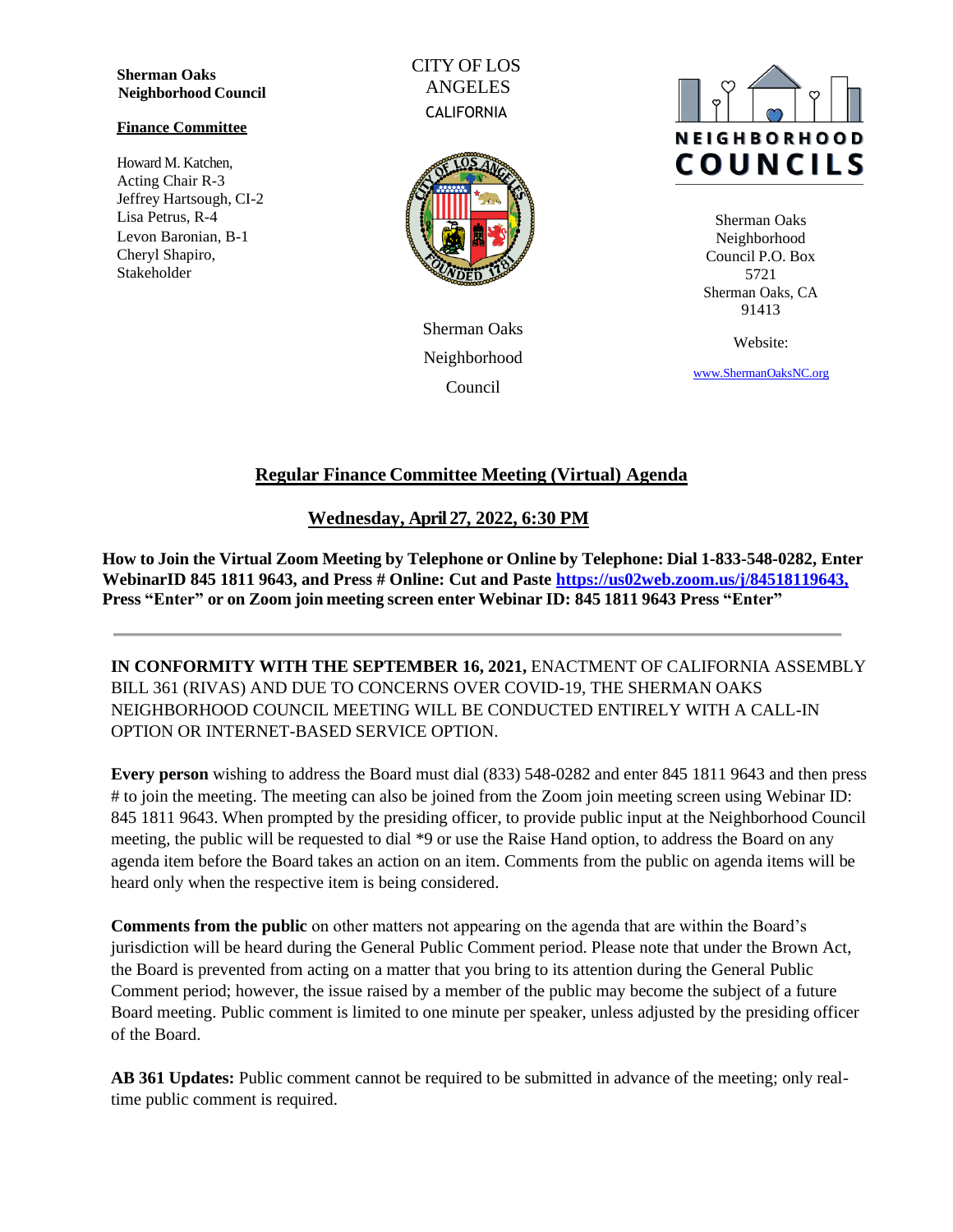Sherman Oaks Neighborhood Council Finance Committee Meeting Agenda, Wednesday, April 27, 2022, 6:30 pm *Page 2 of 4*

If there are any broadcasting interruptions that prevent the public from observing or hearing the meeting, the meeting must be recessed or adjourned.

**If members of the public** are unable to provide public comment or be heard due to issues within the Neighborhood Council's control, the meeting must be recessed or adjourned.

**Any messaging** or virtual background is in the control of the individual board member in their personal capacity and does not reflect any formal position of the Neighborhood Council or the City of Los Angeles.

**The Neighborhood Council system** enables meaningful civic participation for all Angelenos and serves as a voice for improving government responsiveness to local communities and their needs. We are an advisory body to the City of Los Angeles, comprised of stakeholder volunteers who are devoted to the mission of improving our communities.

### **I. CALL TO ORDER & ROLL CALL**

- a. Call to Order by Acting Chair, Howard M. Katchen
- b. Roll Call

### **II. ADMINISTRATIVE MOTIONS**

a. A motion to approve the Minutes of the Wednesday, March 23, 2022, Finance Committee Meeting.

### **III. COMMENTS BY PUBLIC OFFICIALS**

### **IV. TREASURER'S REPORT**

a. Next Finance Committee Meeting will be held on May 25, 2022, at 6:30 p.m.

### **V. FUNDING MOTIONS – Action Items**

- **a. Action Item, Vote Required: Monthly Expenditure Report (MER).** A motion to approve Sherman Oaks Neighborhood Council's (SONC) Monthly Expenditure Report (MER) for the period ending February 28, 2022. SONC MER [March 31,](https://www.shermanoaksnc.org/assets/documents/7/meeting6265d3f57f037.pdf) 2022
- **b. Action Item, Vote Required:** A motion to approve a Neighborhood Purposes Grant (NPG) in the amount of \$3,479.65 to the Kester Ave Elementary PTA in support of the school's Mindfulness Program. [NPG Kester Ave Elementary PTA](https://www.shermanoaksnc.org/assets/documents/7/meeting6265d714f26c0.pdf) – Mindfulness Program
- **c. Discussion and Possible Action:** A motion to approve a Neighborhood Purposes Grant (NPG) in the amount of \$4,200.00 to the Sherman Oaks Chamber Foundation in support of the Van Nuys Sherman Oaks War Memorial Park Mural Project. [NPG Sherman Oaks Chamber](https://www.shermanoaksnc.org/assets/documents/7/meeting6265da87e115b.pdf) Foundation – VNSO Mural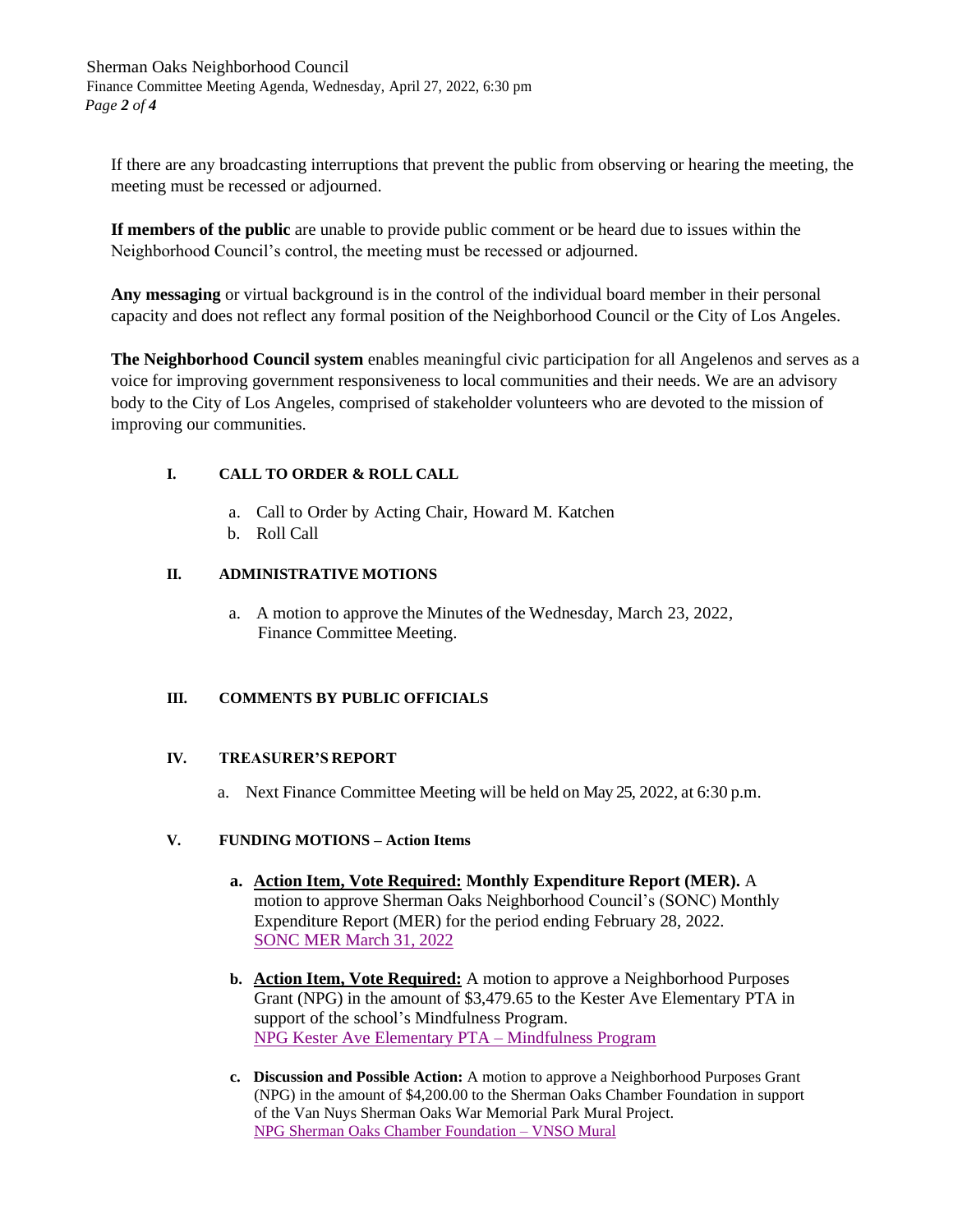- **d. Discussion and Possible Action:** A motion to approve a Neighborhood Purposes Grant (NPG) in the amount of \$3,350.00 to New Musicals Inc.in support of creating a promotional video for the Sherman Oaks Neighborhood Council. [NPG New Musicals Inc](https://www.shermanoaksnc.org/assets/documents/7/meeting6265dfb9b26dc.pdf) – SONC Video
- **e. Discussion and Possible Action:** A motion to approve a Neighborhood Purposes Grant (NPG) in the amount of \$2,500 to the Community Disaster Preparedness Foundation in to set up a Neighborhood Disaster Response Staging Area in Sherman Oaks. [NPG Community Disaster Preparedness Foundation](https://www.shermanoaksnc.org/assets/documents/7/meeting6265e46542170.pdf) – SO Staging Area
- f. **Discussion and Possible Action:** A motion to approve allocating up to \$2,000 in support of the Congress of Neighborhoods annual program.
- g. **Discussion and Possible Action:** A motion to approve allocating up to \$2000 in support of the Budget Advocates program.
- h. **Discussion and Possible Action:** A motion to approve the expenditure of up to \$10,000 to purchase equipment to support hybrid meetings of Sherman Oaks Neighborhood Council board and committee meetings.
- i. **Discussion and Possible Action:** A motion to approve the expenditure of up to \$3,000 to purchase Sherman Oaks Neighborhood Council (SONC) branded items for use as part of SONC's outreach efforts.

#### **VI PUBLIC COMMENT Comments by the public on non-agenda items within the Finance Committee's jurisdiction.**

### **VII FINANCE COMMITTEE BUSINESS**

a. Discuss ideas and thoughts to expend funds for the remainder of the current fiscal year

### **VIII FINANCE COMMITTEE MEMBER ANNOUNCEMENTS**

**IX ADJOURNMENT**

### **THE AMERICAN WITH DISABILITIES ACT**

As a covered entity under Title II of the Americans with Disabilities Act, the City of Los Angeles does not discriminate on the basis of disability and upon request will provide reasonable accommodation to ensure equal accessto its programs, services, and activities. Sign language interpreters, assisted listening devices, or other auxiliary aids and/or services may be provided upon request. To ensure availability of services, please make your request at least 3 business days (72 hours) prior to the meeting by contacting the Department of Neighborhood Empowerment by calling (213) 978-1551 or email: [NCsu](mailto:NCsupport@lacity.org)[pport@lacity.org](mailto:ort@lacity.org)

### **PUBLIC ACCESS OF RECORDS**

In compliance with Government Code section 54957.5, non-exempt writings that are distributed to a majority or all of the board in advance of a meeting may be viewed at our website: [www.ShermanOaksNC.org](http://www.shermanoaksnc.org/) or at the scheduled meeting. In addition, if you would like a copy of any record related to an item on the agenda, please email: [gil.imber.sonc@gmail.com.](mailto:il.imber.sonc@gmail.com)